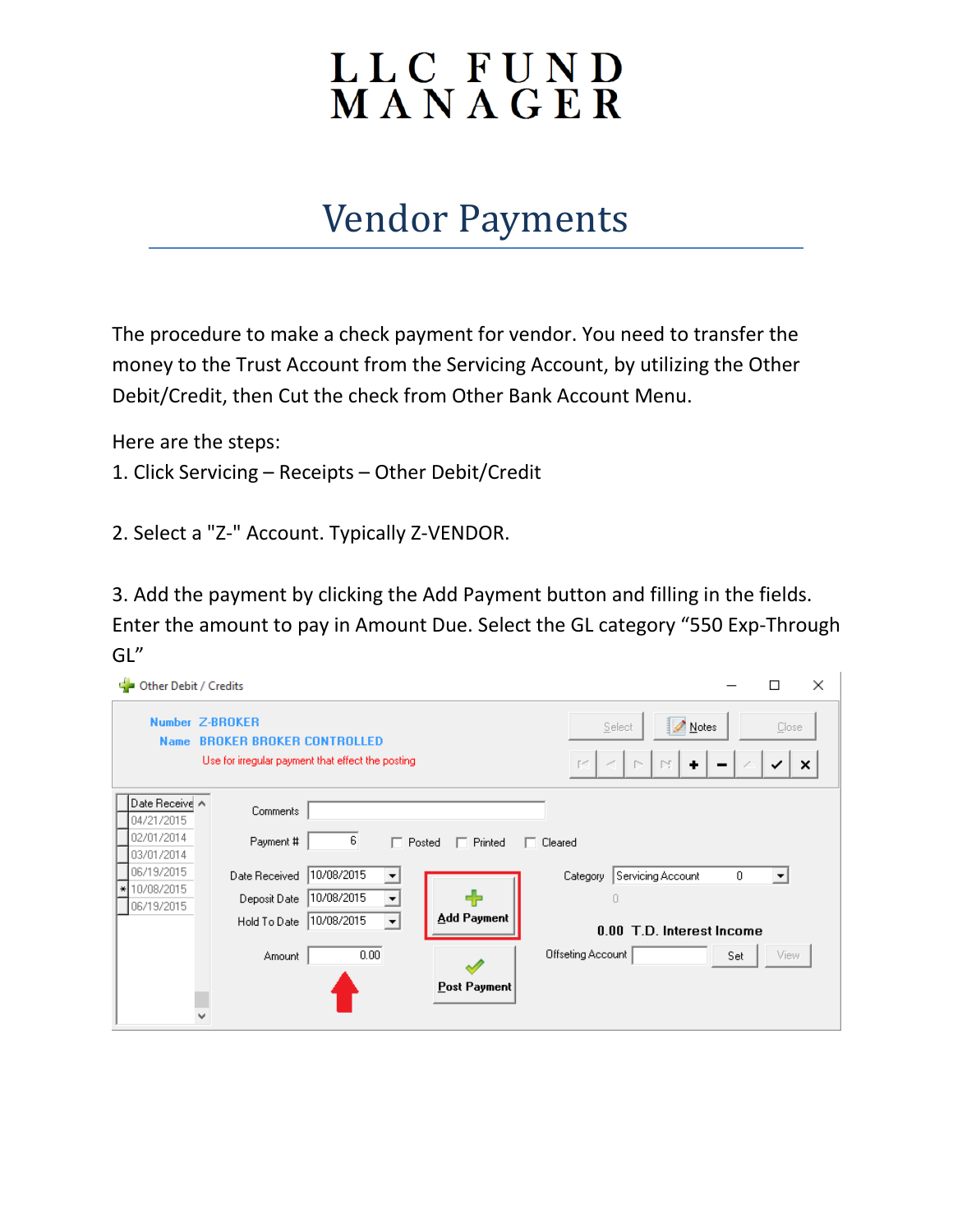4. Click POST. You will be asked to enter a Trust Account. Typically this would be an expense account you created. You have now completed withholding funds from the next Investor Posting and reduced the Servicing Account cash.

5. Now to finish paying the vendor, go to the Other Bank Account menu option or click the 'Other Account' speed button. Select the GL account you transferred the funds in to.

6. If your vendor is on file in the Vendor Database, you can select it with the Rolodex button next to "Paid To / From". You can even add the Vendor "on the fly" by giving them an account number and clicking add.

| Add or Edit Trust Account Entries 550 - Other Expense |                                |                                                  |         |       |
|-------------------------------------------------------|--------------------------------|--------------------------------------------------|---------|-------|
| к                                                     | $\vee$ $\times$<br>ы           | <b>Print Checks</b>                              |         | Close |
| Date<br>Income Source<br>or Vendor #                  | 10/08/2015<br>IZ-EXP<br>IV-1   | Transaction Type<br> TR<br>Member #<br> I-1      |         |       |
| Paid To / From<br>Address                             | MR SAMPLE INVESTOR             |                                                  |         |       |
| City, State Zip<br>Check Amount<br>Description        | SAN FRANCISCO CA 94401<br>0.00 | Deposit Amount                                   | 0.00    |       |
| Check#                                                | 0<br>Edit Offset               | Batch Print $\Box$<br>Offseting Account SERVACCT | Cleared |       |
|                                                       |                                |                                                  |         |       |